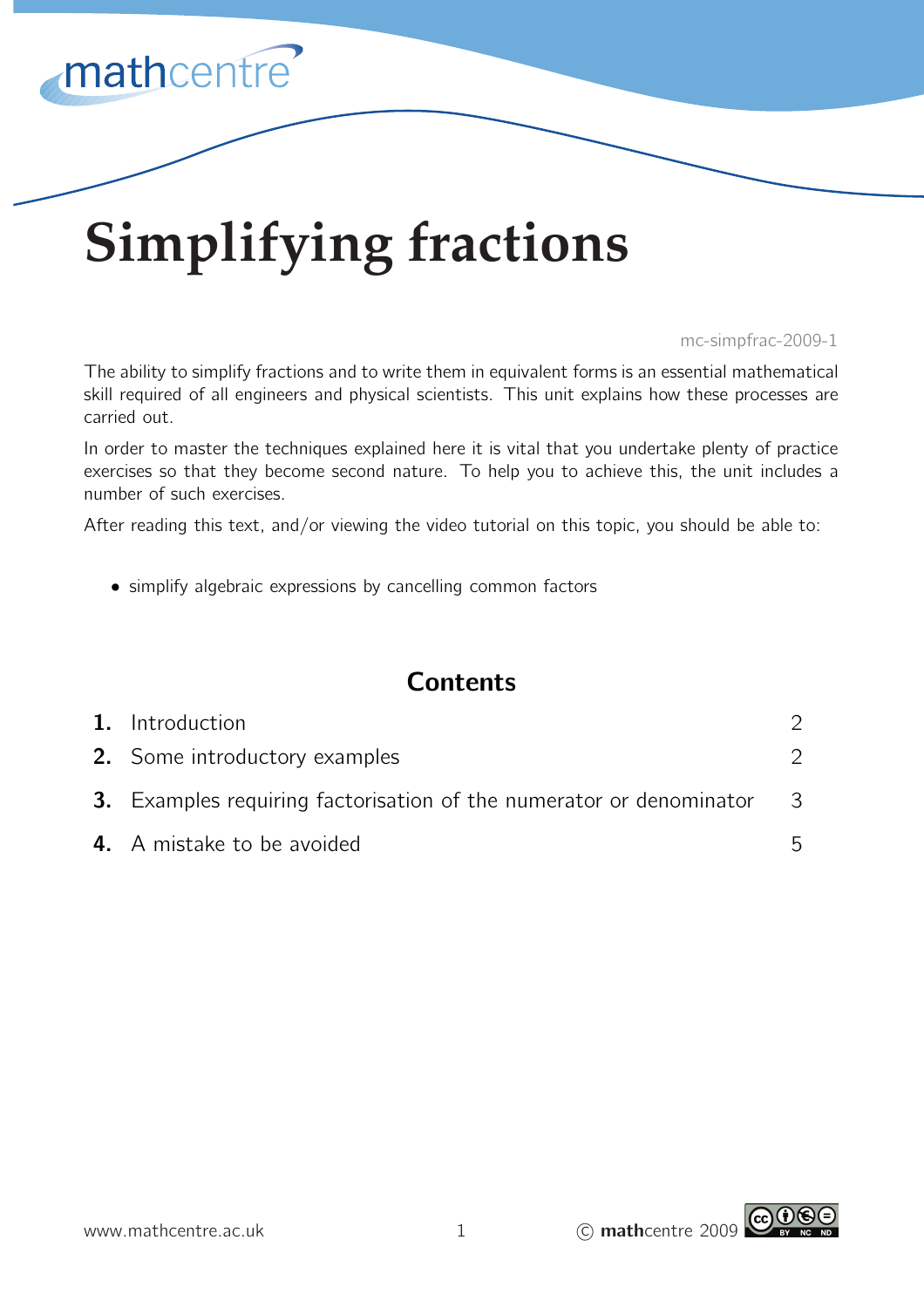## **1. Introduction**

When we come across fractions one of the things we often have to do is to study them to see if we can put them in a simpler form. In fact, we look to see if we can put them in a form that might be called their lowest terms or simplest form.

For instance, suppose we have a fraction  $\frac{12}{36}$ 36 . This is not in its lowest terms. 12 will divide into both the numerator, 12, and the denominator 36. So, we can divide both numerator and denominator by 12 to give

$$
\frac{\cancel{12}^1}{\cancel{36}_3} = \frac{1}{3}
$$

The two fractions  $\frac{12}{36}$ 36 and  $\frac{1}{2}$ 3 have the same value; they are equivalent fractions. We want to carry out similar operations with algebraic expressions. Instead of looking for numbers which will divide into both the numerator and the denominator, we now look for algebraic expressions which will divide into both.

## **2. Some introductory examples**

### Example

Suppose we wish to write

in its simplest form.

Clearly there are x terms in both the numerator and the denominator. Because  $x^5$  can be considered as  $x^3 \times x^2$  we observe a common factor of  $x^3$  in both numerator and denominator.

 $3x^3$  $\overline{x^5}$ 

$$
\frac{3x^3}{x^5} = \frac{3x^3}{x^3x^2}
$$

Now we can divide top and bottom by  $x^3$  to remove this common factor.

$$
\frac{3x^3}{x^5} = \frac{3}{x^2}
$$

With practice you will be able to miss out the middle step and go straight from  $\frac{3x^3}{5}$  $\frac{3x^3}{x^5}$  to  $\frac{3}{x^2}$  $\overline{x^2}$ 

#### Example

Suppose we wish to write

$$
\frac{x^3y^3}{x^2y}
$$

in its simplest form.

We look for expressions which are common to both the top and the bottom. Because  $x^3$  can be considered as  $x \times x^2$  we observe that there is a common factor of  $x^2$ . Similarly because  $y^3$  can be considered as  $y \times y^2$  we observe that there is also a common factor of  $y$ . We can divide top and bottom by  $x^2$ , and then by  $y$  to give

$$
\frac{x^3y^3}{x^2y} = \frac{xy^2}{1} = xy^2
$$

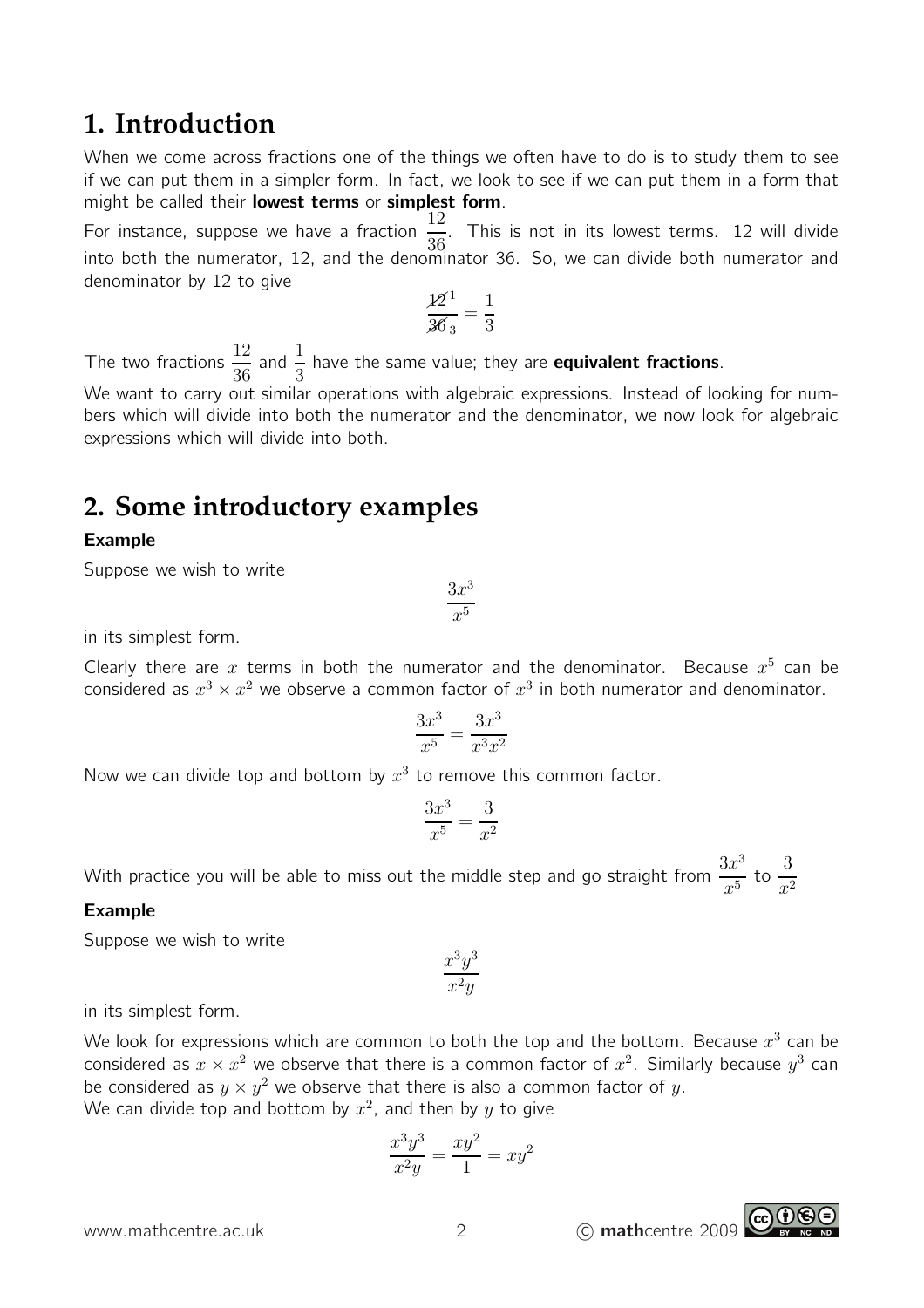#### Example

Suppose we wish to write

$$
\frac{-16x^2y^2}{4x^3y^2}
$$

in its simplest form.

Because  $-16 = -4 \times 4$  we see there is a common factor of 4 in both numerator and denominator. Note also that both  $x^2$  and  $y^2$  are common factors. We can divide top and bottom, in turn, by each of these common factors:

$$
\frac{-16x^2y^2}{4x^3y^2} = \frac{-4}{x}
$$

#### Exercise 1

Express each of the following fractions in its simplest form.

a) 
$$
\frac{12x^2}{x^5}
$$
 b)  $\frac{5x^3y^2}{10xy^4}$  c)  $\frac{4x^8}{2x^6}$  d)  $\frac{9y^2}{3y}$   
e)  $\frac{4x^2y^{10}}{12x^4y^5}$  f)  $\frac{3(x+y)^5}{12(x+y)}$  g)  $\frac{-9xy}{27x^2}$  h)  $\frac{-14xy^5}{2x^3y^2}$ 

## **3. Examples requiring factorisation of the numerator or denominator**

#### Example

Suppose we wish to write

$$
\frac{x^2 - 2xy}{x}
$$

in its simplest form. In this Example the common factor may not be obvious. We start by asking is there a common factor in the numerator. In both terms  $x^2$  and  $2xy$  there is a factor of  $x$ , so we can factorise the numerator.

$$
\frac{x^2 - 2xy}{x} = \frac{x(x - 2y)}{x}
$$

In this form we can see that there is a common factor of x in both the numerator and the denominator. We can divide top and bottom by x to remove this:

$$
\frac{x^2 - 2xy}{x} = \frac{x(x - 2y)}{x} = \frac{x - 2y}{1} = x - 2y
$$

So  $\frac{x^2-2xy}{x}$  $\boldsymbol{x}$ is equivalent to  $x - 2y$ .

#### Example

Suppose we wish to write

$$
\frac{x^6 - 7x^5 + 4x^8}{x^2}
$$

in its simplest form.

www.mathcentre.ac.uk 3 c mathcentre 2009

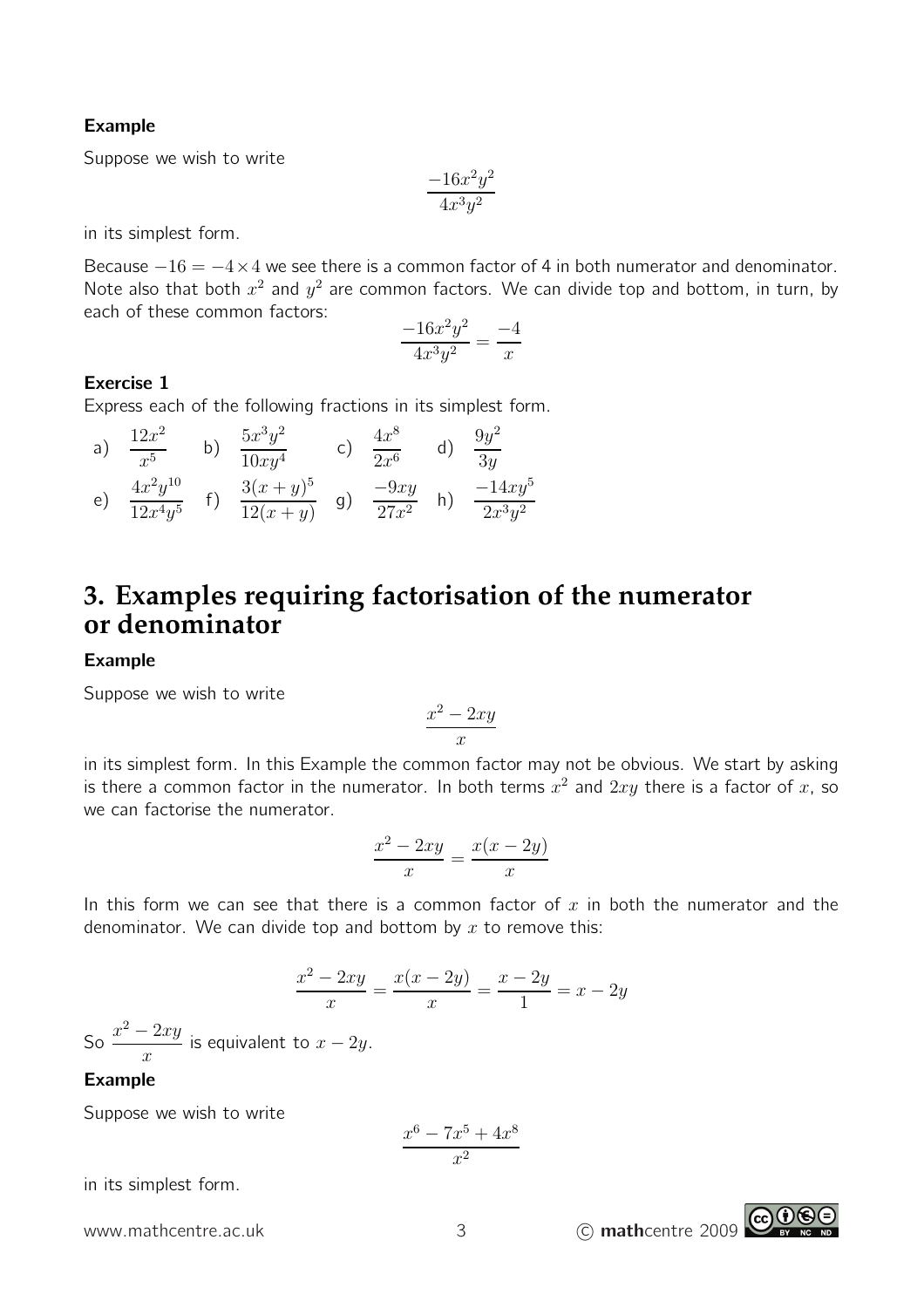As in the previous example we look for common factors in the numerator. Observe there is a common factor of  $x^5$  and so we factorise the numerator as follows:

$$
\frac{x^6 - 7x^5 + 4x^8}{x^2} = \frac{x^5(x - 7 + 4x^3)}{x^2}
$$

There is clearly a common factor of  $x^2$  in the numerator and the denominator, and so dividing top and bottom by this factor we find

$$
\frac{x^6 - 7x^5 + 4x^8}{x^2} = \frac{x^5(x - 7 + 4x^3)}{x^2} = \frac{x^3(x - 7 + 4x^3)}{1} = x^3(x - 7 + 4x^3)
$$

There is no need to remove the brackets in the answer.

#### Example

Suppose we wish to write

$$
\frac{x+1}{x^2+3x+2}
$$

in its simplest form.

There are no obvious common factors. But, the denominator is a quadratic and so we try to factorise it. It may turn out that one of the factors is the same as the term at the top. So factorising the denominator

$$
\frac{x+1}{x^2+3x+2} = \frac{(x+1)}{(x+2)(x+1)}
$$

In this form we see a common factor of  $(x+1)$ . Dividing top and bottom by this factor removes it:

$$
\frac{x+1}{x^2+3x+2} = \frac{(x+1)^2}{(x+2)(x+1)^2} = \frac{1}{x+2}
$$

#### Example

Suppose we wish to write

$$
\frac{a^2 - 11a + 30}{a - 5}
$$

in its simplest form. Again, there is a quadratic which we can try to factorise:

$$
\frac{a^2 - 11a + 30}{a - 5} = \frac{(a - 6)(a - 5)}{(a - 5)}
$$

Notice the common factor of  $(a-5)$ . We can divide top and bottom by this factor to remove it.

$$
\frac{a^2 - 11a + 30}{a - 5} = \frac{(a - 6)(a - 5)^1}{(a - 5)1}
$$

$$
= a - 6
$$

www.mathcentre.ac.uk  $\begin{array}{ccc} 4 & \text{(c) }\text{math} \end{array}$  (C)  $\begin{array}{ccc} \text{math} & \text{(d) } \text{(e)} \end{array}$ 

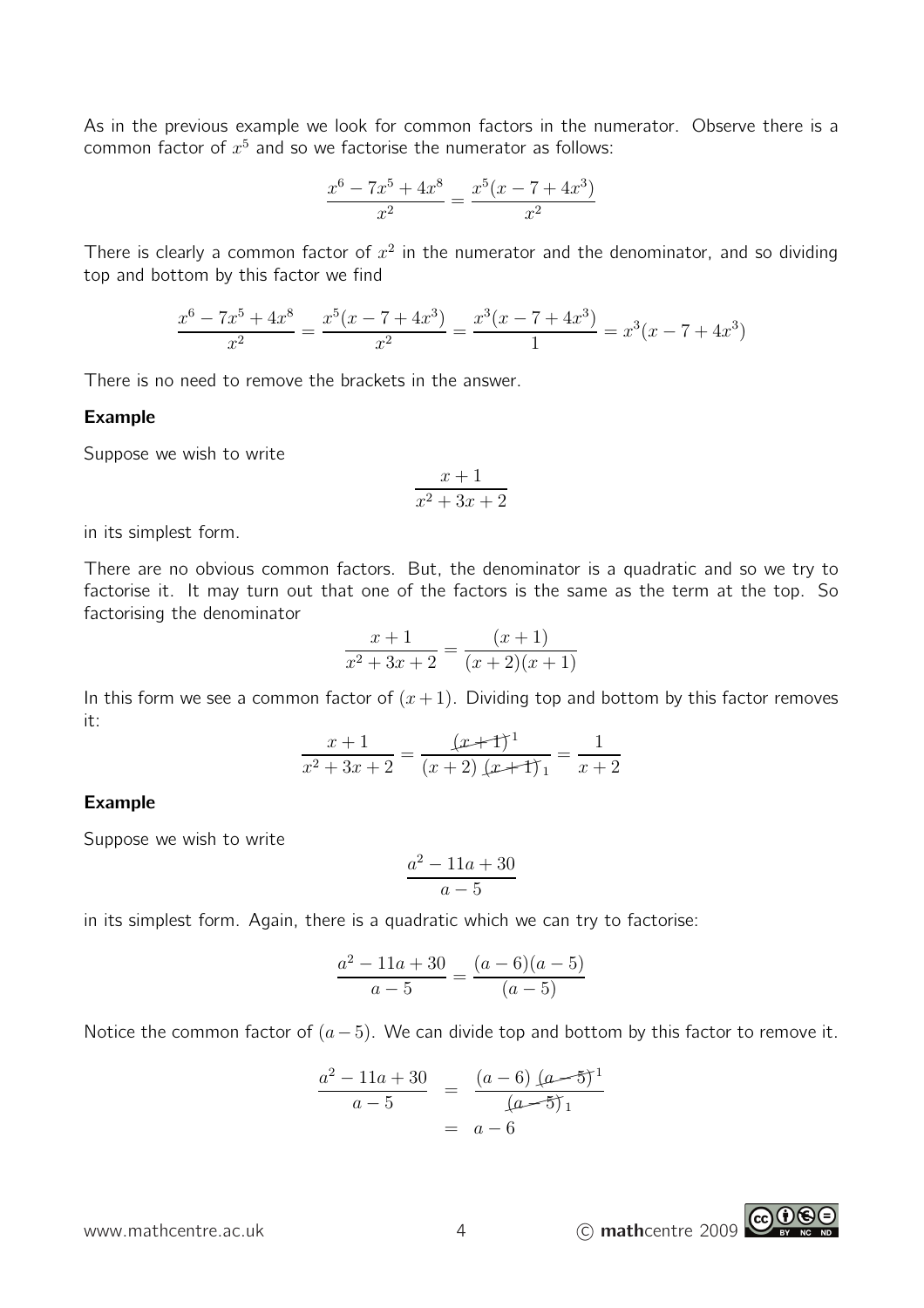## **4. A mistake to be avoided**

Dividing top and bottom by common factors is often loosely referred to as cancelling common factors, because, as we have seen, we cancel them out during our working. A common mistake that students sometimes make is to cancel out terms which ought not to be cancelled. We must not be tempted to cancel numbers straightaway. We can only cancel common **factors**. For example, we have seen students take an expression such as

$$
\frac{3x^2+10x+3}{x+3}
$$

and simply cancel out all the 3's. This would certainly be incorrect. Let us look at a numerical example to see why.

Suppose we have  $\frac{5+3}{3+1}$  $3 + 1$ . Cancelling the 3's we would find

$$
\frac{5+3^1}{13+1} = \frac{6}{2} = 3
$$

However, the true value is obtained correctly as

$$
\frac{5+3}{3+1} = \frac{8}{4} = \frac{8^2}{4_1} = 2
$$

We see that simply cancelling 3's leads to an incorrect result. Never do this. You must only cancel common factors.

The correct way to handle  $\frac{3x^2+10x+3}{x^2+10x+3}$  $x + 3$ is to factorise the numerator and then cancel any common factors:

$$
\frac{3x^2 + 10x + 3}{x+3} = \frac{(3x+1)(x+3)}{(x+3)} = \frac{(3x+1)\cancel{(x+3)}^1}{\cancel{(x+3)}_1} = 3x+1
$$

#### Example

Suppose we wish to write

$$
\frac{6x^3 - 7x^2 - 5x}{2x + 1}
$$

in its simplest form. Observe the common factor of  $x$  in each of the terms in the numerator. We proceed as follows.

$$
\frac{6x^3 - 7x^2 - 5x}{2x + 1} = \frac{x(6x^2 - 7x - 5)}{2x + 1} = \frac{x(3x - 5)(2x + 1)}{(2x + 1)} = x(3x - 5)
$$

Again, it is better to leave this answer in its factorised form.

#### Example

Suppose we wish to write

$$
\frac{x^3-1}{x-1}
$$

in its simplest form. It is not obvious how to proceed here.

www.mathcentre.ac.uk  $\begin{array}{ccc} 5 & \text{(c) } \\ 5 & \text{(d) } \\ 6 & \text{(e) } \\ 7 & \text{(f)} \\ 8 & \text{(g) } \\ 10 & \text{(h)} \\ 11 & \text{(i)} \\ 12 & \text{(ii)} \\ 13 & \text{(iv)} \\ 14 & \text{(v)} \\ 15 & \text{(v)} \\ 16 & \text{(v)} \\ 17 & \text{(v)} \\ 18 & \text{(v)} \\ 19 & \text{(v)} \\ 19 & \text{(v)} \\ 19 & \text{(v)} \\ 19 & \text{(v)} \\ 19 & \text{(v)} \\ 19$